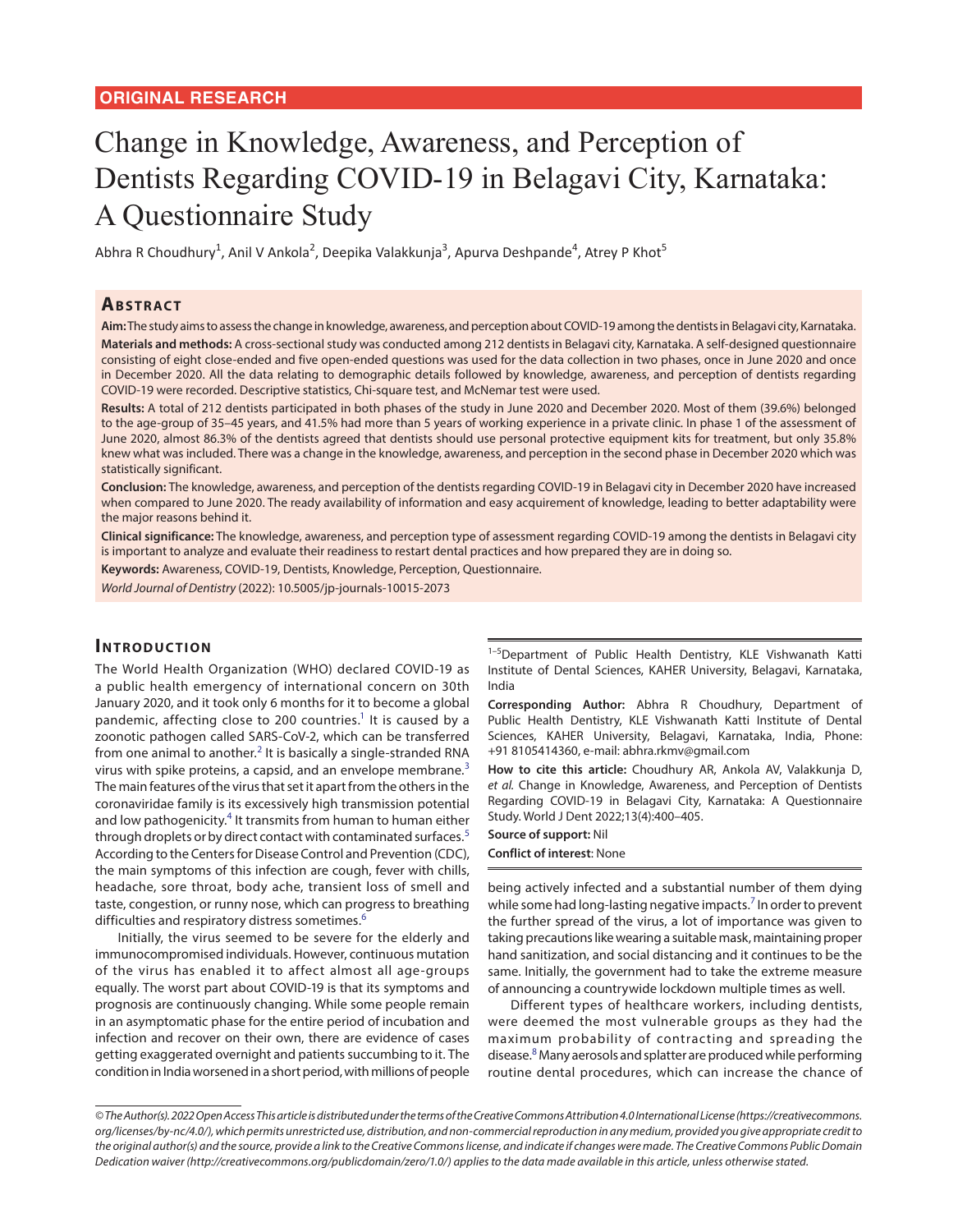cross-contamination.<sup>[9](#page-4-8)</sup> Initially, the data related to the role of aerosol in the diffusion of the pathogen was not well-established.<sup>10</sup> However, recent studies have proven that the aerosols produced during dental treatment can remain suspended in the air for hours and contain the viable virus in it as well.<sup>11</sup> Due to this reason, it was recommended by the health officials to stop or limit dental practice to as minimum as possible, treating only the emergency cases.<sup>12</sup>

As the ongoing pandemic moved through various phases of lockdown and unlock in India, it was imperative to understand how much knowledge and awareness the dentists themselves had about COVID-19 and what was their perception about it in order to judge if they were adequately prepared to deal with it. A knowledge-attitude-perception (KAP) type of questionnaire study done on dentists was best suited for it and was employed here. The study was conducted in two different time periods, once when all the dental clinics were closed down due to the lockdown imposed in Belagavi city in the month of June 2020, and again in December 2020 when dental clinics had started to reopen. The study aimed to assess the change in knowledge, perception, and awareness among the dentists regarding COVID-19 in Belagavi city, Karnataka at these two different time periods.

## **MATERIALS AND METHODS**

## **Study Design and Sample Size**

The descriptive, cross-sectional, questionnaire type of study was conducted on the dentists in Belagavi city who were members of the Indian Dental Association, Belagavi, and had a private practice in Belagavi city. The study was conducted in two phases, once in June 2020 and another time in December 2020. For the representative sample, the list of all dentists registered under the local Indian Dental Association based in Belagavi was obtained through email. According to the listing, the total number of dentists in Belagavi city was 366 and 256 had their own private practice. All the dentists were approached for a response to the study. The dentists who were not willing to participate in the study were excluded.

#### **Measuring Instrument**

Ethical clearance was obtained from the Institutional Ethics Committee. Written informed consent was obtained from the participants after explaining the purpose of the study, before starting it. The study was conducted using a questionnaire prepared in the English language validated by two experts in the field. It was assessed for simplicity, clarity, relevance, and ambiguity.

CVI score of each component of the questionnaire came above 0.60, which was deemed to be satisfactory. A pilot study was conducted among 20 dentists to check for internal consistency, test-retest reliability, and inter-rater reliability. The initial part of the questionnaire contained sociodemographic details of the participants, which included their name, age, sex, educational qualification, and the number of years of work experience as a private practitioner. Additionally, the questionnaire contained eight closed-ended questions and five open-ended ones, out of which three were knowledge-based while two were on perception, and seven were awareness-based.

#### **Data Collection**

For the first phase held in June 2020, a telephonic interview method was employed to collect the responses from the dentists. A trained primary investigator made all the calls so that there was no discrepancy in recording the data. For phase 2, held in <span id="page-1-5"></span><span id="page-1-4"></span>December 2020, the same dentists were again contacted, and a telephonic interview was conducted, while some were approached through a visit to the clinics personally. In June 2020, 223 dentists responded to the study. However, 212 of them could be contacted in December 2020, and they were the final inclusions for data analysis and synthesis of results.

#### <span id="page-1-7"></span><span id="page-1-6"></span>**Statistical Analysis**

After the data was collected, it was entered into an appropriate Excel sheet and analyzed using the software SPSS Version 21.0 (IBM Corp. Released 2012. IBM SPSS Statistics for Windows, Version 21.0, Armonk, NY, USA: IBM Corp.). Descriptive statistics and the Chi-square test were employed. McNemar test was also applied to check whether the change in knowledge, attitude, and perception of dentists from June 2020 to December 2020 was statistically significant or not. The *p*-value of less than 0.05 was taken to be statistically significant.

### **RESULTS**

A total of 212 dentists in Belagavi city took part in both phases of the study, and their responses were used for statistical analysis. Looking at the demographic data first, 110 (51.88%) of the dentists were males, and 102 were females. The mean age of the participating dentists was 44.50 years, and the majority of them (39.62%) belonged to the age-group of 35–45 years. The majority of the dentists taking part in the study (65.56%) had MDS qualifications and specialized in one of the fields of dentistry. An impressive 41.5% (88 dentists) of the participants had their private practice for more than 10 years ([Table 1](#page-1-0)).

<span id="page-1-1"></span>Descriptive statistics revealed quite a few findings concerning the change in knowledge, perception, and awareness of the dentists in Belagavi city. When asked about the ideal time to restart the clinic after the lockdown, 88.2% seemed to be undecided about it in the first phase in June 2020. However, the response changed in the second phase in December 2020, where 76.4% of the dentists wanted to reopen within 15 days ([Table 2\)](#page-2-0). There was no statistically significant association between years of dental practice and educational qualification with this question ([Table 3](#page-2-1)).

<span id="page-1-3"></span><span id="page-1-2"></span>When the participants were asked whether dentists should use personal protective equipment kits (PPE) in their clinic, the responses were similar in both assessment phases. Close to 86.3% answered affirmatively in the first phase, while the number went up to 93.4% in the second phase.

However, almost one-third of the dentists (35.8%) were not aware of what was included in PPE Kits to be used by dentists during dental procedures in phase 1. However, the response changed towards the affirmative in the second phase as 88.6% of participants

<span id="page-1-0"></span>**[Table 1:](#page-1-1)** Sociodemographic characteristics of respondents

|                | <b>Subcategories</b> | Number in sample ( $n = 212$ ) (%) |  |  |  |  |
|----------------|----------------------|------------------------------------|--|--|--|--|
| Age (in years) | $25-35$ years        | 36 (16.9%)                         |  |  |  |  |
|                | 35-45 years          | 84 (39.6%)                         |  |  |  |  |
|                | 45-55 years          | 64 (30.18%)                        |  |  |  |  |
|                | >55 years            | 28 (13.2%)                         |  |  |  |  |
| Sex            | Male                 | 110 (51.88%)                       |  |  |  |  |
|                | Female               | 102 (48.11%)                       |  |  |  |  |
| Educational    | <b>BDS</b>           | 73 (34.43%)                        |  |  |  |  |
| qualification  | <b>MDS</b>           | 139 (65.5%)                        |  |  |  |  |
| Years of       | $<$ 5 years          | 28 (13.2%)                         |  |  |  |  |
| experience     | $5-10$ years         | 96 (45.28%)                        |  |  |  |  |
|                | $>10$ years          | 88 (41.5%)                         |  |  |  |  |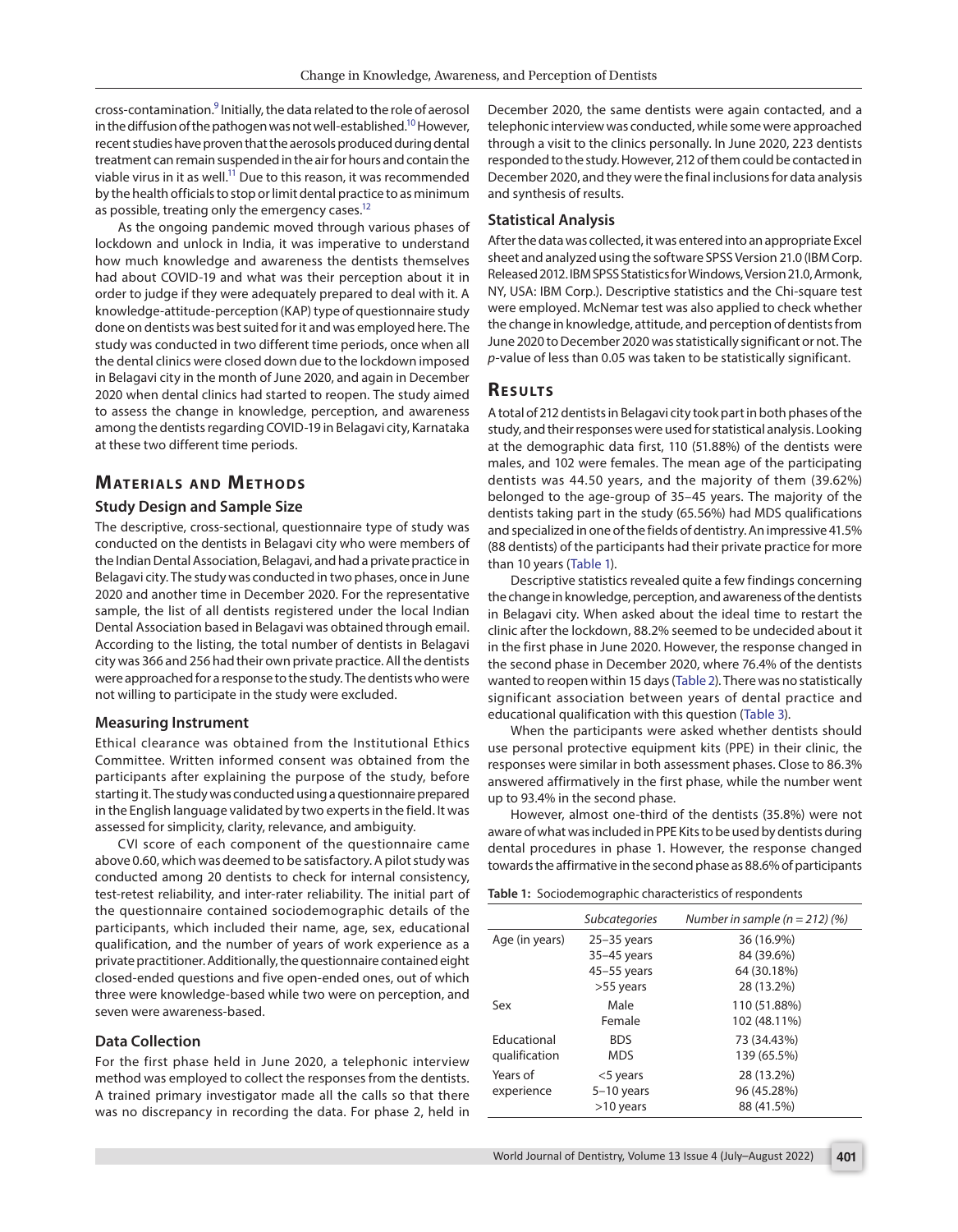#### <span id="page-2-0"></span>**[Table 2:](#page-1-2)** Responses of the participants to the different questions

|                                                                                                                             |      |                |                |      |      |            |             | June 2020<br>N(%)           | December 2020<br>N(%) |              |  |
|-----------------------------------------------------------------------------------------------------------------------------|------|----------------|----------------|------|------|------------|-------------|-----------------------------|-----------------------|--------------|--|
| Q1) When do you think is the ideal time to start clinic after the lockdown gets lifted?                                     |      |                |                |      |      |            |             |                             |                       |              |  |
| After 15 days                                                                                                               |      |                |                |      |      |            |             | $4(1.8\%)$                  | 162 (76.4%)           |              |  |
| After 1 month                                                                                                               |      |                |                |      |      |            |             | 19 (8.9%)<br>34 (16.03%)    |                       |              |  |
| After 6 months                                                                                                              |      |                |                |      |      |            |             | $2(0.9\%)$                  | 14 (6.60%)            |              |  |
| Not decided                                                                                                                 |      |                |                |      |      |            |             | 187 (88.2%)                 | $2(0.9\%)$            |              |  |
| Q2) Do you think dentists should use PPEs?                                                                                  |      |                |                |      |      |            |             |                             |                       |              |  |
| Yes                                                                                                                         |      |                |                |      |      |            |             | 183 (86.3%)                 | 198 (93.39%)          |              |  |
| No                                                                                                                          |      |                |                |      |      |            |             |                             | 14 (6.61%)            |              |  |
| Q3) Are you aware of the things included in PPEs for dentists?                                                              |      |                |                |      |      |            |             |                             |                       |              |  |
| Yes                                                                                                                         |      |                |                |      |      |            |             | 76 (35.84%)<br>188 (88.67%) |                       |              |  |
| No<br>$\bullet$                                                                                                             |      |                |                |      |      |            |             | 136 (64.1%)<br>24 (11.33%)  |                       |              |  |
| Q4) How often would you like to change the PPE?                                                                             |      |                |                |      |      |            |             |                             |                       |              |  |
| After every patient                                                                                                         |      |                |                |      |      |            |             | 166 (78.3%)<br>10 (4.71%)   |                       |              |  |
| After every 3 hours<br>$\bullet$                                                                                            |      |                |                |      |      |            | 36 (16.98%) |                             | $7(3.31\%)$           |              |  |
| At the end of the day<br>$\bullet$                                                                                          |      |                |                |      |      |            |             | $3(1.41\%)$                 |                       | 174 (82.2%)  |  |
| Depending on the type of patients<br>$\bullet$                                                                              |      |                |                |      |      |            |             | $7(3.31\%)$                 |                       | 21 (9.91%)   |  |
| Q5) After COVID-19, what precautions you will take while working on patients post-lockdown?                                 |      |                |                |      |      |            |             |                             |                       |              |  |
| IDA quidelines                                                                                                              |      |                |                |      |      |            |             | 161 (75.9%)                 |                       | 9(4.24%)     |  |
| WHO quidelines<br>$\bullet$                                                                                                 |      |                |                |      |      |            |             | 10 (4.71%)                  |                       | 10 (4.71%)   |  |
| Central government guidelines                                                                                               |      |                |                |      |      |            |             | $2(0.9\%)$<br>10 (4.71%)    |                       |              |  |
| All of the above<br>$\bullet$                                                                                               |      |                |                |      |      |            |             | 39 (18.3%)                  | 183 (86.5%)           |              |  |
| Q6) Do you feel dentists have a significant role to play in spreading awareness about COVID-19?                             |      |                |                |      |      |            |             |                             |                       |              |  |
| Yes                                                                                                                         |      |                |                |      |      |            | 146 (68.9%) |                             | 190 (89.6%)           |              |  |
| <b>No</b><br>$\bullet$                                                                                                      |      |                |                |      |      |            | 66 (31.1%)  |                             | 22 (10.37%)           |              |  |
| Q7) Do the general public/family/friends approach you for suggestions to protect themselves<br>against infectious diseases? |      |                |                |      |      |            |             |                             |                       |              |  |
| Yes<br>$\bullet$                                                                                                            |      |                |                |      |      |            |             | 98 (46.3%)                  |                       | 148 (69.79%) |  |
| <b>No</b>                                                                                                                   |      |                |                |      |      |            | 114 (53.7%) |                             | 64 (30.21%)           |              |  |
| Q8) Do you feel patients have become more aware of self-protection from infectious disease<br>after COVID-19?               |      |                |                |      |      |            |             |                             |                       |              |  |
| Yes                                                                                                                         |      |                |                |      |      |            | 78 (36.9%)  |                             | 183 (86.4%)           |              |  |
| No<br>$\bullet$                                                                                                             |      |                |                |      |      |            | 134 (63.1%) |                             | 29 (13.6%)            |              |  |
| Q9) Has the lockdown caused you any kind of financial burden?                                                               |      |                |                |      |      |            | 158 (74.5%) |                             | 173 (81.9%)           |              |  |
| Yes                                                                                                                         |      |                |                |      |      | 54 (25.5%) |             | 39 (18.1%)                  |                       |              |  |
| <b>No</b>                                                                                                                   |      |                |                |      |      |            |             |                             |                       |              |  |
| Q10) Who should pay for the PPEs?                                                                                           |      |                |                |      |      |            |             |                             |                       |              |  |
| Dentists                                                                                                                    |      |                |                |      |      |            |             | $9(4.2\%)$                  |                       | $11(5.1\%)$  |  |
| Patients<br>$\bullet$                                                                                                       |      |                |                |      |      |            | 203 (95.8%) |                             | 201 (94.9%)           |              |  |
| <b>Table 3:</b> Chi-square test to check for association                                                                    |      |                |                |      |      |            |             |                             |                       |              |  |
|                                                                                                                             | Q1   | Q <sub>2</sub> | Q <sub>3</sub> | Q4   | Q5   | Q6         | Q7          | Q8                          | O <sub>9</sub>        | Q10          |  |
| Age                                                                                                                         | 0.78 | 0.59           | 0.09           | 0.42 | 0.19 | 0.66       | 0.13        | 0.24                        | 0.33                  | 0.51         |  |
| Sex                                                                                                                         | 0.65 | 0.07           | 0.76           | 0.67 | 0.33 | 0.09       | 0.98        | 0.19                        | 0.53                  | 0.62         |  |

<span id="page-2-1"></span>Educational qualification 0.43 0.68 0.08 0.03\* 0.00\* 0.98 0.55 0.22 0.28 0.06 Years of experience 0.45 0.95 0.34 0.45 0.41 0.03\* 0.09 0.21 0.01\* 0.48

 $*(p < 0.05 =$  statistically significant)

revealed that they had a fair idea about PPE kits for dentists. The change in their knowledge was found to be statistically significant [\(Table 4\)](#page-3-0).

<span id="page-2-2"></span>To judge the change in knowledge of the dentists, a question was asked to the participants about how often the dentist should change the PPE kit in a day. In the first phase of the survey, 78.3% believed that one should change the PPE kit after every patient. There was a change in responses in phase 2 of the study as 82.2% believed that removing the PPE at the end of the day of a general

dental practice would be sufficient. An association was found between this question and the educational qualification of the dentists as well.

The question about the guidelines the participants would follow to take precautions while working on patients, 75.9% of them said that they would rely on the ones set forth by IDA. However, there was a change in awareness, and 86.5% of the participants said they would look at the guidelines laid down by IDA, WHO, CDC, and the Central Government and try to follow them. An association was

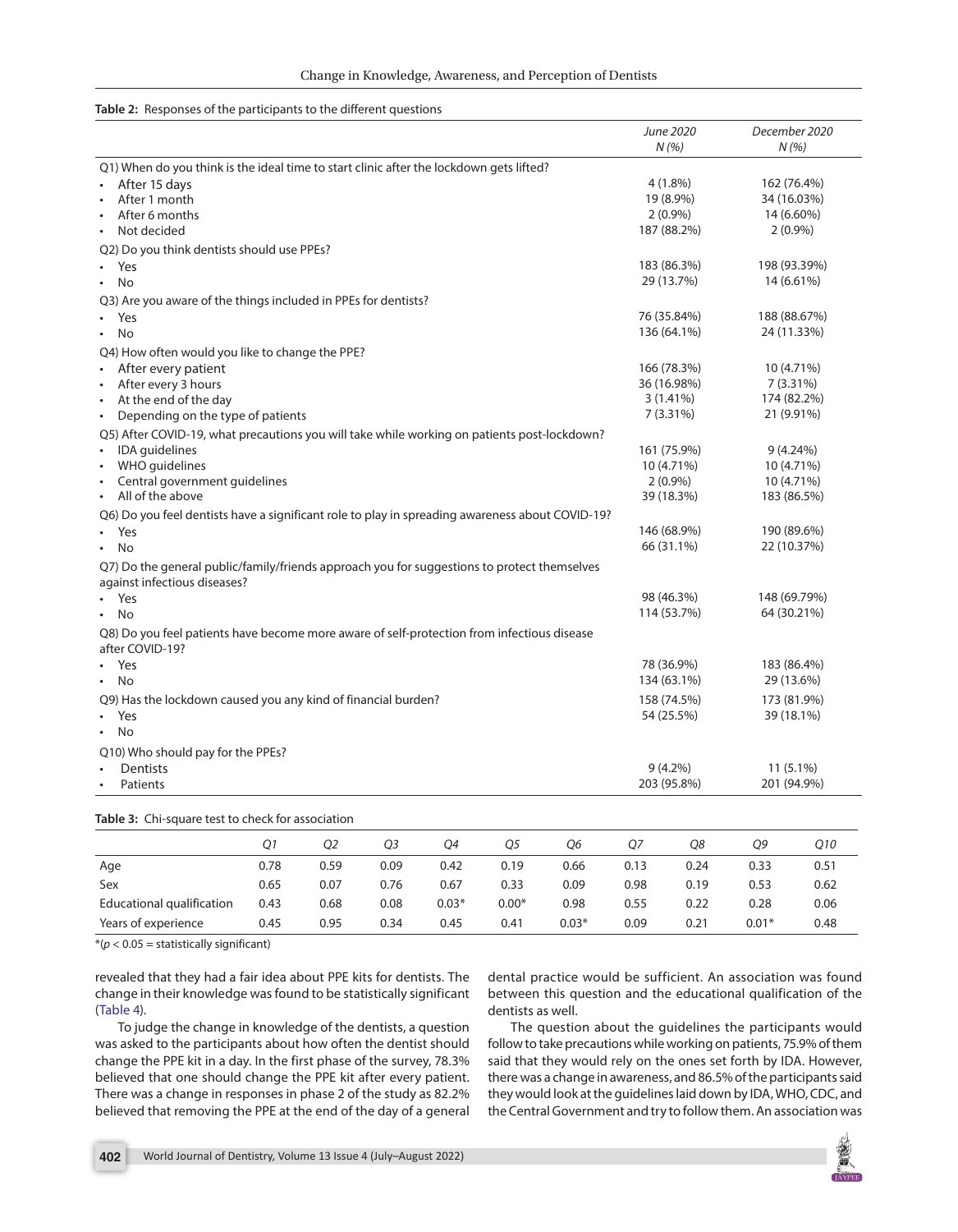<span id="page-3-0"></span>**[Table 4:](#page-2-2)** McNemar test to check for statistical significance of questions with dichotomous values to compare the responses between June 2020 and December 2020.

|                     | p-value  |
|---------------------|----------|
| O2 June-O2 December | 0.74     |
| O3 June-O3 December | $0.03*$  |
| O6 June-O6 December | $0.001*$ |
| O7 June-O7 December | 0.33     |
| O8 June-O8 December | $0.02*$  |
| O9 June-O9 December | 0.54     |

 $*(p < 0.05 =$  statistically significant)

found between the responses to this question and the educational qualification of the participants.

There were two questions related to the financial aspect of COVID-19. When asked whether they faced some financial burden due to the lockdown, 74.5% of them said yes in the assessment of June 2020. It increased to 81.9% in December 2020. An association was found between the answer to this question and the participants' years of experience (*p* < 0.05). The change in perception was not found to be statistically significant (*p* < 0.05). They were also asked about their opinion on who should pay for the PPE kits once treatment starts. The responses were pretty similar in both assessments. Almost 96% said that patients should bear the costs in the first phase and 95% had the same opinion in the second phase.

Most of the participants believed that dentists have a significant role to play in spreading awareness about COVID-19. In the first Phase, 68.9% answered in the affirmative, which increased up to 89.6% in the second phase. Whether the general public approached the dentists for suggestions to keep themselves protected from infection received a similar response in both the assessments. An association was found between the question and the years of experience of the dentists as well.

When the participants were asked whether the patients have become more aware of the self-protection that one should take from infectious diseases like COVID-19, a marked contrast in the result was observed. Initially, only 36.9% felt so, but the number went up to 86.4% in the assessment of December 2020. The change in perception was found to be statistically significant as well (*p* < 0.05).

## **Dis c u s sio n**

<span id="page-3-8"></span><span id="page-3-7"></span><span id="page-3-6"></span><span id="page-3-5"></span><span id="page-3-4"></span><span id="page-3-3"></span>The ongoing COVID-19 pandemic had escalated worryingly a year ago, with thousands of people losing their lives to it every single day.<sup>13</sup> The rapid advent of new mutant strains of the virus with a higher infective potential could be majorly attributed to it and it continues to do so at the present. However, the low hospitalization rate and the minimal manifestation of severe complications have been a little comforting. Scientific evidence has suggested that the only way to stop the spread of the disease is through potent vaccines.<sup>14,15</sup> Thus, the Indian Government started the vaccination drive for the citizens of the country in stages. It also further substantiated the fact that unless the people follow the guidelines laid down by the different authoritative national and international associations and organizations, the pandemic will continue to be a public health concern.<sup>16</sup> Many asymptomatic patients capable of spreading the disease are a <span id="page-3-9"></span>cause of apprehension as well.<sup>17</sup> The study conducted was unique as it assessed the change in the dentists' knowledge, awareness, and perception in Belagavi city over 6 months. The idea behind this design was to judge if there was an improvement among the dentists and whether they had updated their knowledge levels regarding the various aspects of COVID-19. Our study has shown promising results in this regard.

<span id="page-3-12"></span><span id="page-3-11"></span><span id="page-3-10"></span><span id="page-3-2"></span><span id="page-3-1"></span>The number of males and females dentists in Belagavi city was almost equal, indicating an absence of any gender disparity. The majority of the dentists were MDS degree holders, which pointed to the fact that most were highly educated. Dentistry took a hit during the pandemic, and even India was not spared from its implications. It was established that one of the main routes of transmission of COVID-19 from one person to another was in a dental setup, through the aerosols used in different dental procedures.<sup>[18](#page-5-1)</sup> Therefore, most Central Governments instructed dentists to stop elective procedures and only treat emergency cases.<sup>16,19</sup> Since there was a lot of apprehension and anxiety among the dentists themselves about the disease and how it could infect their family members and friends, most of them were not sure of the ideal time to reopen dental clinics when the state was in lockdown in the first phase of the survey in June 2020. However, they developed a fair idea of the functioning of the dental clinics by December 2020, which resulted in a change in response to reopening dental clinics within 15 days of removing lockdown. The increase in hand hygiene, sanitization, and other special precautionary measures like rinsing the mouth with an antimicrobial mouthwash before starting any procedure contributed significantly to this change.[20](#page-5-4)[-23](#page-5-5) The use of PPEs in the dental setting has been a topic of discussion in almost all the research-based studies done concerning COVID-19. The importance of having appropriate knowledge and awareness about PPE is imperative at this time. This study revealed that the dentists were well-aware of the importance of using PPE in both phases of the study. However, there was a drastic improvement in knowledge of what should be included in the PPEs for dentists. The answers were not very convincing in phase 1, as most of them talked about N95 masks and face shields. On the other hand, in phase 2, the participants said they had enough knowledge of the PPE gowns, eyewear, N95 masks and face shield, and respirator masks. Thus, a major upgrade in knowledge was noticed, and it was found to be statistically significant as well. In a study conducted by Consolo et al., $^{24}$  $^{24}$  $^{24}$  it was revealed that there were a considerable number of dentists who were waiting for directives regarding the use of the correct kind of PPE. Moreover, 77% of them increased the use of PPE kits from what they used to before the pandemic, although the safety of it was not ascertained. There was a lot of speculation about the varied guidance being given to the use of PPE kits in different geographical regions. Healthcare workers felt that the directives were politicized and there was a shortage of protective equipment which was actually being hidden.<sup>[25](#page-5-7),[26](#page-5-8)</sup> However, the different types of PPE kits reaching different countries could be a reason for the ambiguity in knowledge regarding it. The question about how often should a dentist change the PPE kits received different opinions. In phase 1, the dentists were not aware of the guidelines and were anxious about the spread of the disease. So, most of them said that it should be changed after every patient, irrespective of the procedure. The responses improved in the second phase, as the answers were according to the guidelines laid down by the regulatory bodies. In fact, according to the latest recommendations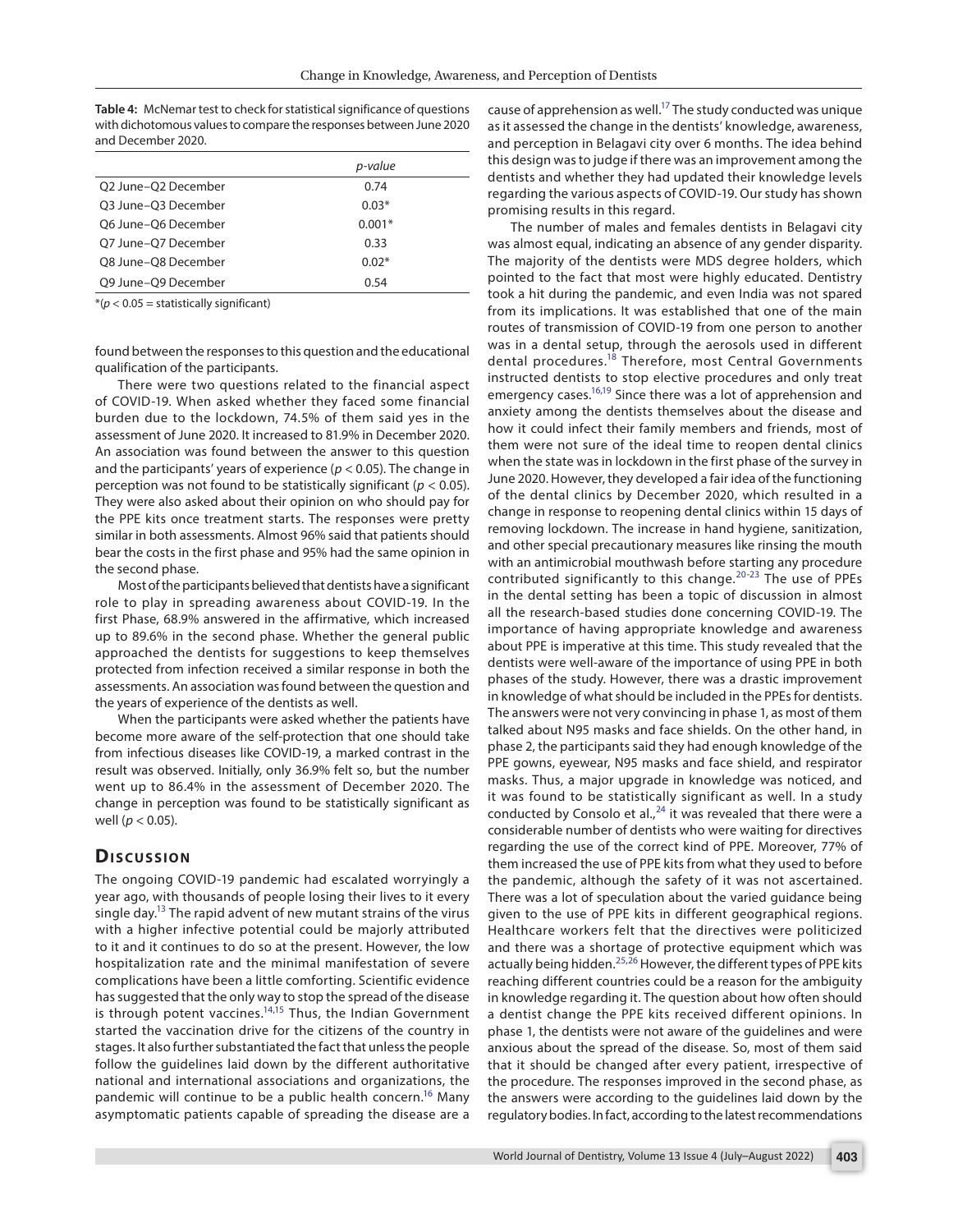<span id="page-4-12"></span>of the Indian Dental Council, PPE kits should be changed when a dentist exits a patient area at the end of the day or when the PPE gets too soiled and dirty due to multiple aerosol-generating procedures.[27](#page-5-12) The guidelines to be followed by the dentists in order to take precautions against COVID-19 have been changing with the improvement in the knowledge about the various aspects of the virus. A similar trend was observed in this study as well. In the initial survey of June 2020, most participants said they would follow the Indian Dental Association guidelines. However, in December 2020, additional guidelines by the Centers of Disease Control, World Health Organization, and the Ministry of Health of the Central Government also gained acceptance traction.<sup>[28](#page-5-13),29</sup> These guidelines help increase the dentist's knowledge in prevention practice so that they can play a vital role in stopping the further spread of the disease. The financial impact of COVID-19 was another aspect that raised some concern in this study. In both phases of the study, the participants felt a financial burden due to the pandemic. A similar result was observed in a survey conducted by the Irish Dental Association<sup>[30](#page-5-15)</sup> where more than 75% of the dentists said that their income reduced by 70% and they expected it to become 90–100% if the pandemic continued in the same scale. A survey done by the British Dental Association<sup>31</sup> yielded responses along the same lines as well. Some dentists in Belagavi city even feared that they might have to shut down their clinics to recover the financial losses that occurred during this difficult time. However, this impact was less profound in the dentists with an MDS degree which showed that they were more financially secure to sustain themselves for longer. The financial situation was further substantiated by the question about who should pay for the PPE kits if they were needed for each treatment. Almost all of them said that it should be the patients themselves as it would become challenging to bear the costs of PPE additionally when almost everyone was going through a financial crunch. When the participants were asked whether they felt that dentists had a key role in educating the people about the precautions to stop the spread of the disease, most responded positively. The 'YES' response went up from 68.9% in phase 1 to 89.6% in phase 2, and this change was statistically significant. A similar result was observed in the study done by Yousef Khader et al[.12](#page-4-11) where 97.8% of the dentists believed that they should spread education and awareness about the disease to control it eventually. In the present study, it was also reflected that the general public approached dentists for information about protection from COVID-19, which indicates that society acknowledges the role of the dentists in this fight against the pandemic.

There were certain limitations of the study that might have affected the quality of the results. The sample size taken is small. However, the fact that the whole of Belagavi city was in complete lockdown in the first phase of the study during June 2020 was the main reason for it. The same dentists were approached in the second phase in December 2020 when the lockdown was lifted, keeping the same sample size. Certain aspects of COVID-19, especially the ones related to vaccination and proper precautionary protocols, could also have been missed in the study. The study started when the pandemic was in its nascent stage and at its peak as well, and much information was not available. Since the same questionnaire was used to check for the change in knowledge, awareness, and perception, it was not modified in the study's second phase. The data collected was of a self-report type and was dependent on the respondent's honesty as well. This may cause a certain amount of bias in the study.

## **CONCLUSION**

In conclusion, the study pointed out the fact that there was an adequate change in knowledge, awareness, and perception about COVID-19 among the dentists in Belagavi city, Karnataka in a positive direction when the study was conducted in December 2020 as compared to June 2020. The greater availability of information and the declaration of new and definite guidelines with improved adaptability to it played a significant role in doing so. Thus, dentists are better equipped to restart their dental practices with all the available safety measures.

## <span id="page-4-14"></span><span id="page-4-13"></span>**ACKNOWLEDGMENTS**

<span id="page-4-15"></span>The authors would like to acknowledge the Indian Dental Association, Belagavi branch, for providing us with the necessary details of the dentists of Belagavi city for data collection even during the trying times of the ongoing pandemic of COVID-19. The authors would also like to thank and acknowledge Dr. Roopali M Sankeshwari and Dr. Sagar Jalihal from the Department of Public Health Dentistry, KLE VK Institute of Dental Sciences, Belagavi, for their invaluable assistance in the course of the study.

#### <span id="page-4-16"></span>**REFERENCES**

- <span id="page-4-2"></span>[1.](#page-0-0) Coronavirus Disease (COVID-19) - events as they happen [Internet]. Who.int. 2022 [cited 25 January 2022]. Available from: [https://www.](https://www.who.int/emergencies/diseases/novel-coronavirus-2019/events-as-they-happen) [who.int/emergencies/diseases/novel-coronavirus-2019/events-as](https://www.who.int/emergencies/diseases/novel-coronavirus-2019/events-as-they-happen)[they-happen](https://www.who.int/emergencies/diseases/novel-coronavirus-2019/events-as-they-happen)
- <span id="page-4-3"></span>[2.](#page-0-1) Crawford B, Kasmidi M, Korompis F, et al. Factors influencing progress in establishing community-based marine protected areas in Indonesia. Coast Manage 2006;34(1):39–64. DOI: [10.1080/08920750500379300](https://doi.org/10.1080/08920750500379300)
- <span id="page-4-4"></span>[3.](#page-0-2) Chen Y, Liu Q, Guo D. Emerging coronaviruses: genome structure, replication, and pathogenesis. J Med Virol 2020;92(4):418–423. DOI: [10.1002/jmv.25681](https://doi.org/10.1002/jmv.25681)
- <span id="page-4-5"></span>[4.](#page-0-3) Nemati M, Ebrahimi B, Nemati F. Assessment of Iranian nurses' knowledge and anxiety toward COVID-19 during the current outbreak in Iran. Arch Clin Infect Dis 2020;15. DOI: [10.5812/archcid.102848](https://doi.org/10.5812/archcid.102848)
- <span id="page-4-6"></span>[5.](#page-0-4) Chen X, Ran L, Liu Q, et al. Hand hygiene, mask-wearing behaviors and its associated factors during the COVID-19 epidemic: a cross-sectional study among primary school students in Wuhan, China. Int J Environ Res Public Health 2020;17(8):2893. DOI: [10.3390/ijerph17082893](https://doi.org/10.3390/ijerph17082893)
- <span id="page-4-7"></span>[6.](#page-0-5) Coronavirus Disease 2019 (COVID-19) – Symptoms [Internet]. Centers for Disease Control and Prevention. 2022 [cited 25 January 2022]. Available from: [https://www.cdc.gov/coronavirus/2019-ncov/](https://www.cdc.gov/coronavirus/2019-ncov/symptoms-testing/symptoms.html) [symptoms-testing/symptoms.html](https://www.cdc.gov/coronavirus/2019-ncov/symptoms-testing/symptoms.html)
- <span id="page-4-0"></span>[7.](#page-0-6) India Country Overview | World Health Organization [Internet]. Who. int. 2022 [cited 25 January 2022]. Available from: https://www.who. int/countries/ind/
- <span id="page-4-1"></span>[8.](#page-0-7) Modi P.D, Nair G, Uppe A, et al. COVID-19 awareness among healthcare students and professionals in Mumbai metropolitan region: a questionnaire-based survey. Cureus 2020;12(4):e7514. DOI[:10.7759/cureus.7514](https://doi.org/10.7759/cureus.7514)
- <span id="page-4-8"></span>[9.](#page-1-4) Szymańska J. Dental bioaerosol as an occupational hazard in a dentist's workplace. Ann Agric Environ Med 2007;14(2):203–207.
- <span id="page-4-9"></span>[10.](#page-1-5) Zemouri C, de Soet H, Crielaard W, et al. A scoping review on bio-aerosols in healthcare and the dental environment. PLoS ONE 2017;12(5):e0178007. DOI: [10.1371/journal.pone.0178007](https://doi.org/10.1371/journal.pone.0178007)
- <span id="page-4-10"></span>[11.](#page-1-6) Holbrook MG, Gamble A, Williamson BN, et al. Aerosol and surface stability of SARS-CoV-2 as compared with SARS-CoV-1. N Engl J Med 2020;382(16):1564–1567. DOI: [10.1056/NEJMc2004973](https://doi.org/10.1056/NEJMc2004973)
- <span id="page-4-11"></span>[12.](#page-1-7) Khader Y, Al Nsour M, Al-Batayneh OB, et al. Dentists' awareness, perception, and attitude regarding COVID-19 and infection control: cross-sectional study among Jordanian dentists. JMIR Public Health Surveill 2020;6(2):e18798. DOI: [10.2196/18798](https://doi.org/10.2196/18798)